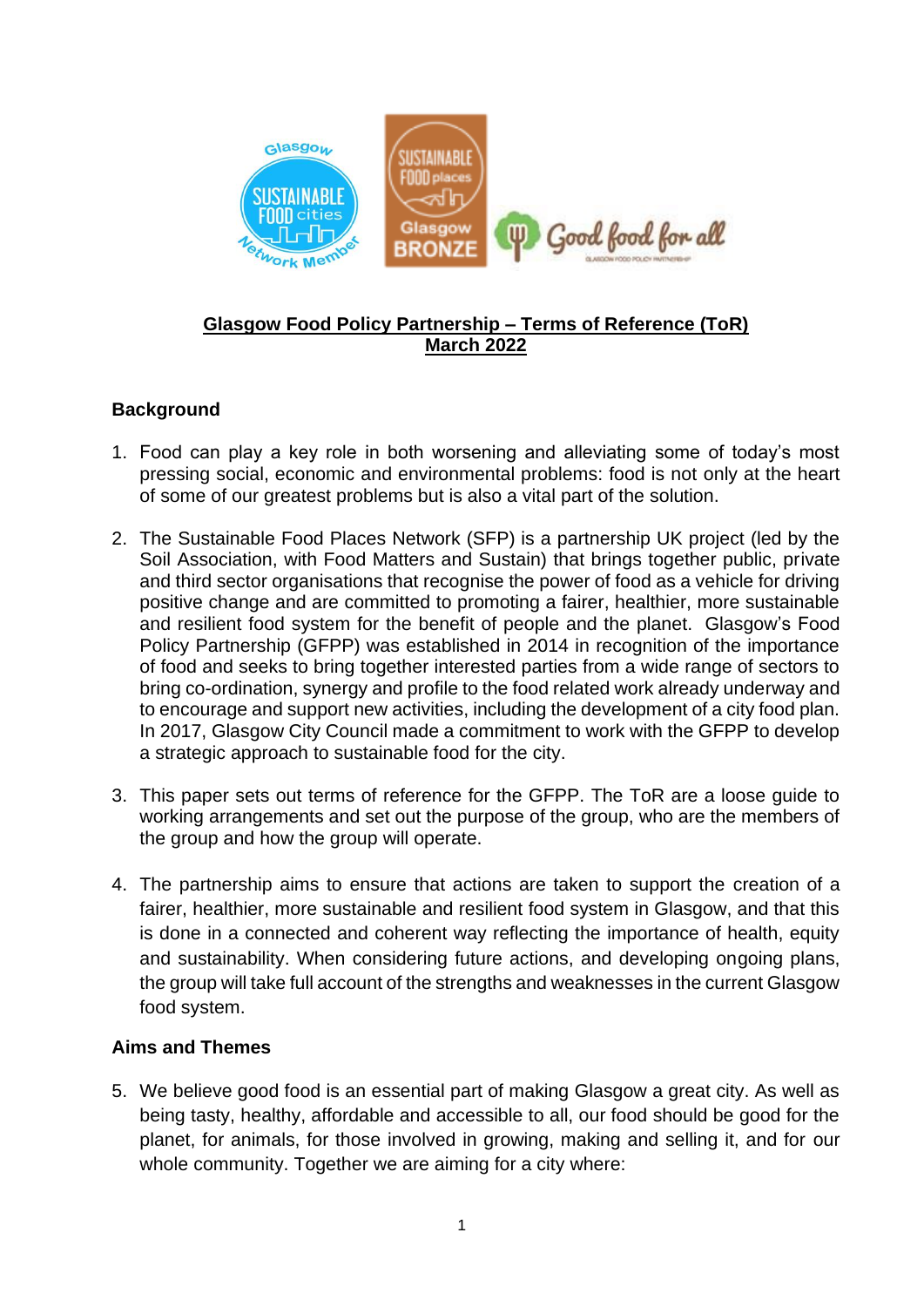- Everyone has access to fresh, fair, healthy, affordable food;
- Growing and cooking food brings communities together;
- The local food economy is thriving;
- We can all enjoy and celebrate diverse, tasty and healthy food;
- Our food is produced and disposed of in a way that's good for the environment as well as us; and
- Across Glasgow the direct and indirect greenhouse gas emissions arising from our food system are reducing.

The Glasgow City Food Plan (launched in June 2021), informed by learning from the SFP Network, reflects the priority themes of work for GFPP until 2031.

- Food Poverty-Fair Food for All: Tackling food poverty and access to affordable healthy food in order to contribute to reducing health and social inequalities.
- Community Food: Building on and extending community food knowledge, skills, networks and resources across organisations and communities.
- Local Food Economy: Enabling the development of a vibrant and diverse sustainable local food economy across the city linking to Circular Economy principles
- Catering and Procurement: Transforming catering and food procurement to support health, equity and sustainability with focus on local authority procurement.
- Food and the Environment: Reducing waste and the ecological footprint of the food system in a way that addresses climate and nature emergencies.
- Children and Young People: Building a food system that enables children and young people to eat healthy food irrespective of their circumstances.

### **Partnership Structure and Chairing**

- 6. The GFPP is supported by a SFP Coordinator, hosted by GCPH and jointly funded by GCPH and Sustain. The co-ordinator is employed by Glasgow Community Food Network (GCFN).
- 7. Currently the Glasgow Community Food Network chairs GFPP and meetings are hosted by GCPH. We propose a rotating chair between partner organisations with a chair in post no longer than a year. The role of a chair is to chair the partnership meetings and to liaise with the co-ordinator about important issues relating to the partnership.
- 8. GFPP oversees the delivery and future development of the Glasgow City Food Plan and is guided by the Glasgow City Food Plan Team (GCPH, GCFN, GCC, NHSGGC, Glasgow HSCP, SFP co-ordinator).
- 9. GFPP has 6 working groups based on the themes of the Glasgow City Food Plan (GCFP) and a Communications Working Group to help deliver important messages of the work of GFPP and GCFP. Short Life Working Groups might also be set up as and when required (for specific campaigns, projects or important issues arising)
- 10.All GFPP members are considered equal in terms of influence and decision making. Decisions of the partnership are done by a majority vote at partnership meetings. Voting out with partnership meetings will be co-ordinated by the SFP co-ordinator via email. As much time as reasonably possible will be given for partners to vote, however sometimes the turnaround time is very limited. In these occasions an urgent ('response required') email will be sent around and the partnership chair will have the casting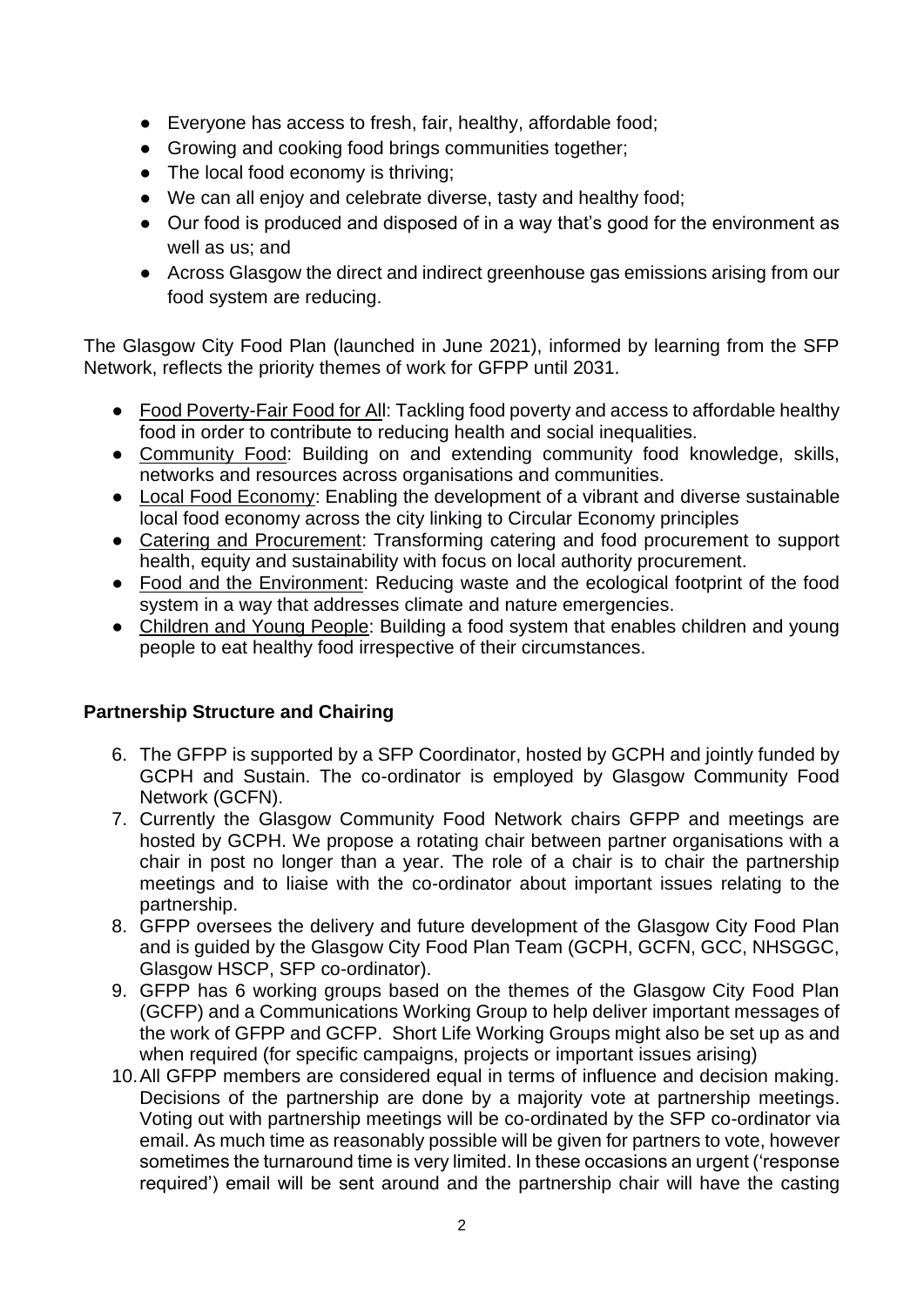vote. Some partners (eg. national or public sector organisations) have preferred to come on board as 'silent partners' and will not take part in voting. The chair and the co-ordinator will have a list of these partners and this will be made available on request. Where this is no overall consensus agreement, partner organisations have the right to opt out of signing certain things, such as publications or written statements. If this happens, the chair/co-ordinator will make this clear in any external communications.

#### **Membership, Subgroups and Meeting Attendance**

- 11.The geographical scope of the GFPP's work is primarily within Glasgow City, but there may be instances where it is appropriate to consider issues that relate to Scotland as a whole or to areas peripheral to Glasgow, because of the influence on Glasgow City and the Scottish Sustainable Food Places Network. The aspiration is for most members to be Glasgow-based, but some members may be from peri-Glasgow and national organisations in order to provide useful connections, context and support. The table below describes current GFPP membership (as of January 2022).
- 12.The GFPP has representation from a range of sectors. The Members of the group will collectively agree the appointment of new members. Membership of the group will be by formal invitation from the Chair or Coordinator. New members will be asked to accept these terms of reference.
- 13.The GFPP is apolitical and is keen to work across the political spectrum and with other organisations to realise our mission to improve the food system of Glasgow. Organisations do not need to become GFPP members in order to work with us.
- 14.The GFPP has the option to create subgroups to take forward any detailed work streams or themes of work that are agreed (see point 9). These will progress specific areas of work and have the power to co-opt additional members as required.
- 15.The GFPP meets approximately 4-6 times a year. Meeting agendas, minutes and papers will be sent out at least three days before each meeting. The GFPP coordinator will provide support and coordination of the meetings.
- 16.Members who have not attended four consecutive meetings are assumed to have resigned from the group, unless, on the basis of information, the GFPP decides otherwise.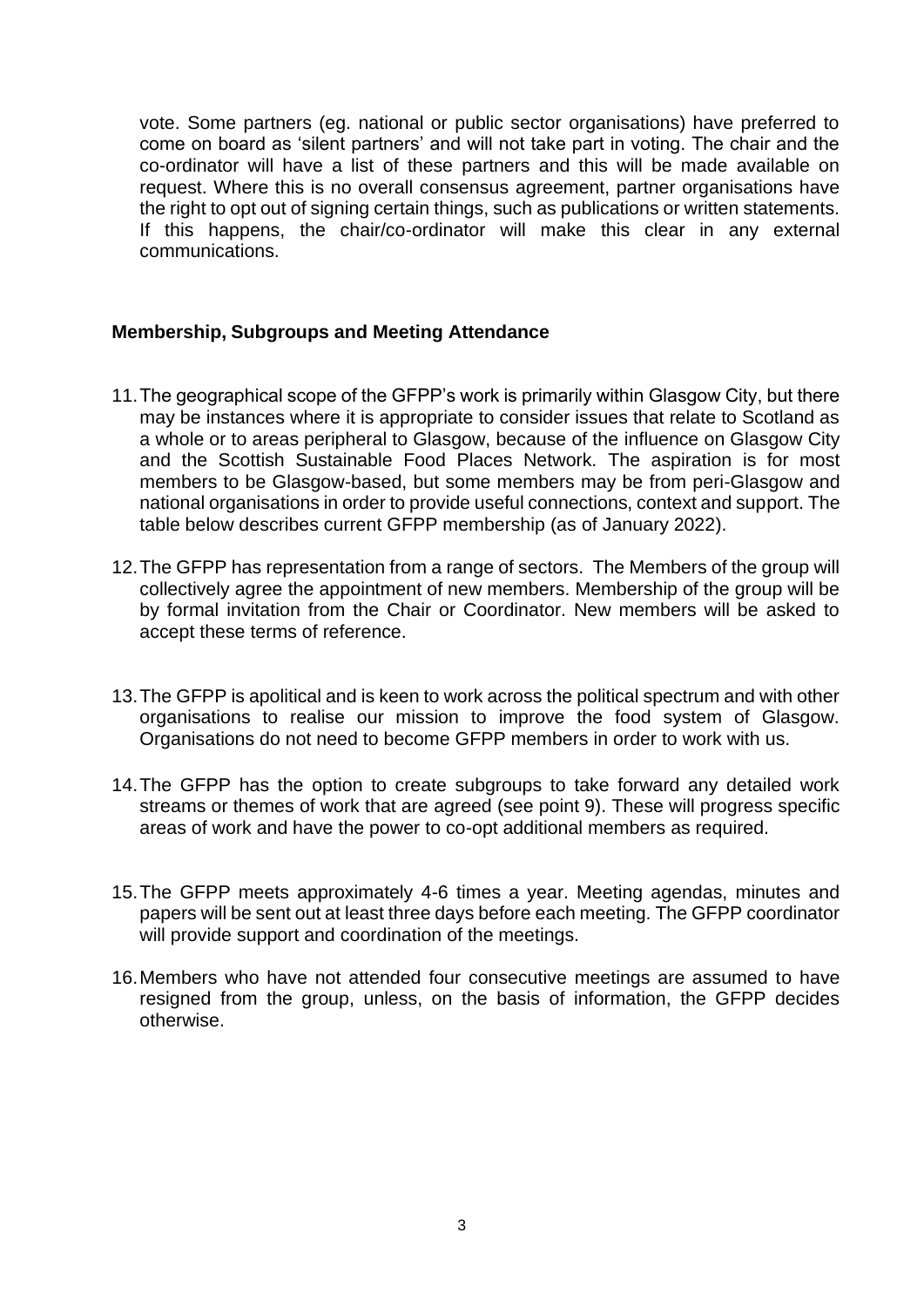| <b>Areas Covered</b>              | <b>Current GFPP member</b>                                                                                                                                          |
|-----------------------------------|---------------------------------------------------------------------------------------------------------------------------------------------------------------------|
| <b>City Council</b>               | <b>Glasgow City Council</b>                                                                                                                                         |
| <b>Public Health/NHS</b>          | <b>NHSGGCC</b><br><b>Glasgow Centre for Population</b><br>Health (GCPH)<br><b>Glasgow City HSCP (Health</b><br>Improvement)<br><b>Public Health Scotland</b>        |
| <b>Business/Industry</b>          | <b>Glasgow Chamber of Commerce</b><br><b>Scottish Enterprise</b><br>Scotland Food & Drink<br><b>Scottish Grocers Federation, Healthy</b><br><b>Living Programme</b> |
| Communities                       | <b>Glasgow Community Food Network</b>                                                                                                                               |
| Non-Governmental<br>Organisations | Nourish Scotland (Food Justice)                                                                                                                                     |
| <b>Educational Institutions</b>   | The University of Glasgow (Adam<br>Smith Business School, Glasgow<br><b>University Environmental</b><br>Sustainability Team, Glasgow Food<br>Sovereignty Network)   |
| Catering/Procurement              | <b>Scotland Excel</b>                                                                                                                                               |
| <b>Food Waste/Redistribution</b>  | <b>Zero Waste Scotland</b><br>Fareshare                                                                                                                             |
| Farmers/Growers                   | <b>NFU</b>                                                                                                                                                          |
| Unions                            | <b>Glasgow Trades Union Council</b>                                                                                                                                 |
| <b>Third Sector</b>               | Third Sector Interface/Glasgow<br>Council for the Voluntary Sector<br>(GCVS)<br><b>Scottish Pantry Network</b><br><b>Trussell Trust</b>                             |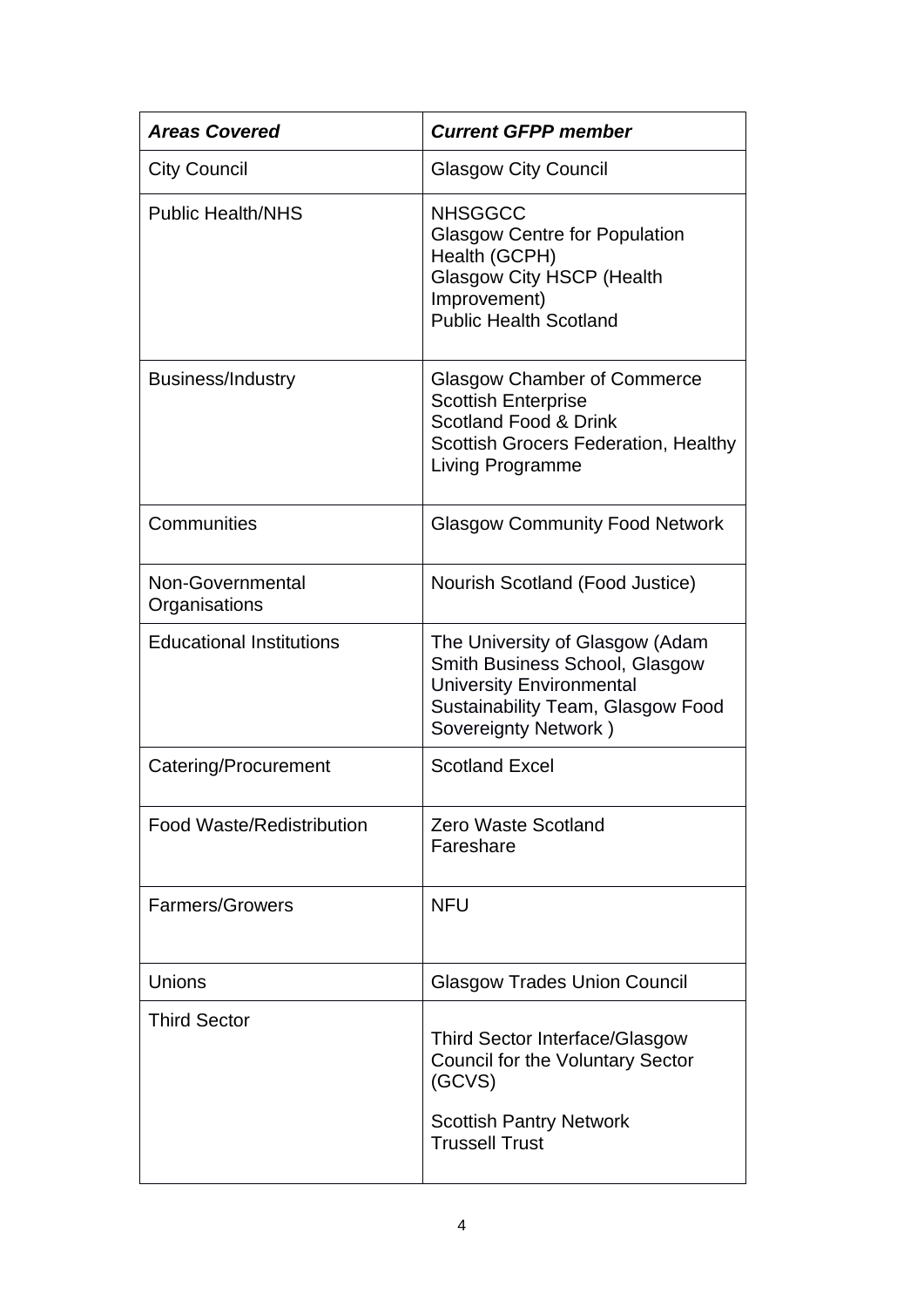| <b>Ethnic Minorities/Equality</b> | <b>CEMVO Scotland</b>     |
|-----------------------------------|---------------------------|
| Groups                            | Interfaith Glasgow        |
|                                   | <b>Faith In Community</b> |

### **Roles and Responsibilities**

17.All members support the overarching mission statement of the GFPP agree to work towards achieving that goal:

What we want for Glasgow's people and food:

- Healthy, affordable food that everyone can access
- Food that is produced and sold in a fair way

What we want for Glasgow's communities:

- A wide range of community growing and food activities
- Access to skills, knowledge and land, to help grow and celebrate food
- Opportunities to learn about good food how to grow it, cook it and enjoy it
- Local and dignified access to healthy, affordable and culturally appropriate food
- A reduction in food insecurity and the need for emergency food aid
- ●

What we want for Glasgow's economy:

- Shorter supply chains and a closer relationship between food producers and consumers
- A vibrant, diverse local food economy that promotes local business and jobs

What we want for Glasgow's food culture:

- Celebration of our city's diverse food and cultures
- Healthy, sustainable and tasty food as standard

What we want for Glasgow's environment:

● A system for food that protects nature and reduces food miles, packaging and waste and which is resilient to the impacts of a changing climate.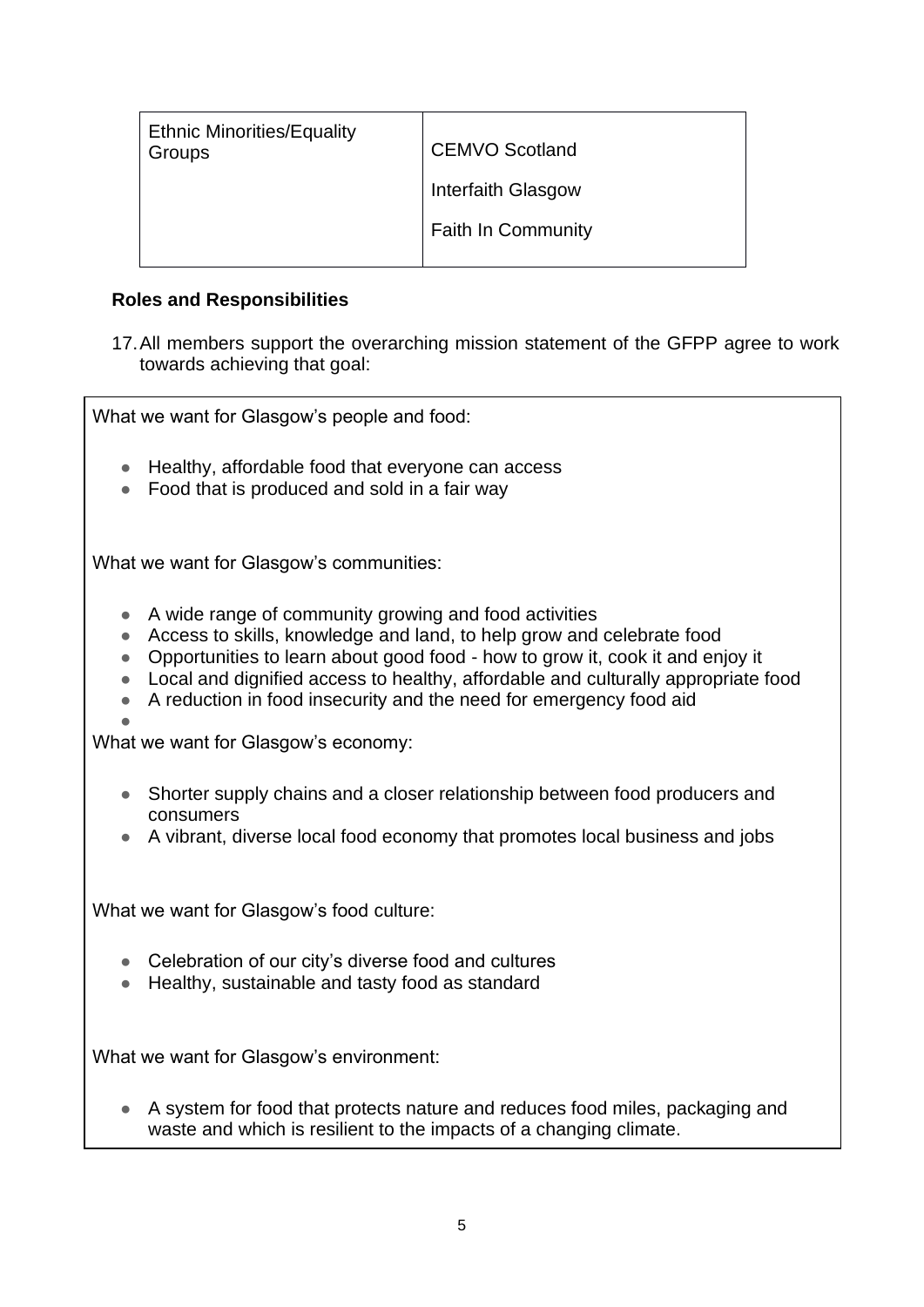Healthy, seasonal, locally and ethically sourced food available in all settings

In addition, GFPP members agree to keep abreast of changing responsibilities/developments making sure our work connects to other key pieces of work in the city eg. '20-minute neighbourhoods'

18.As such, all partners will:

- Act as ambassadors for the aims of the GFPP within their own organisations or sectors and progress specific objectives where appropriate;
- Support and advise on the delivery of the Glasgow City Food Plan:
- Support the delivery of any actions within the plan which have been identified as GFPP responsibilities, including working with other partner bodies to take forward actions where necessary;
- Support the monitoring and review of the delivery of the Glasgow City Food Plan;
- Influence and advocate for national, regional and local policies that support development of healthy, sustainable, resilient food systems;
- Deliver or support any events, conferences or other activities to promote the group's work or to share or promote best practice in this area;
- Contribute to/take part in continuous learning through SFP network and other cities;
- Play an active role in decision making on behalf of their organisations after consulting relevant departments;
- Commit to sending a designated lead person to each meeting;
- Commit to raising difficult questions that relate to the implementation of the City Food Plan and progression of sustainable food systems;
- Join a Working Group relevant to their area of expertise and specialist knowledge or interest

### **Relationships and communication**

- 19.Communication with all partners, including Glasgow City Council and NHS Greater Glasgow and Clyde, is undertaken via existing communication channels initiated by the Chair, Coordinator or Working Group lead, unless otherwise agreed at a GFPP meeting. Any communication with the GFPP should be directed via existing partners or directly with the Chair or Coordinator.
- 20.All partners commit to sharing and disseminating information between partners and their respective organisations.
- 21.Communications Working Group will be in charge of deciding a communications strategy for GCFP reporting and any specific campaigns - looking at social media, press and campaigns collectively.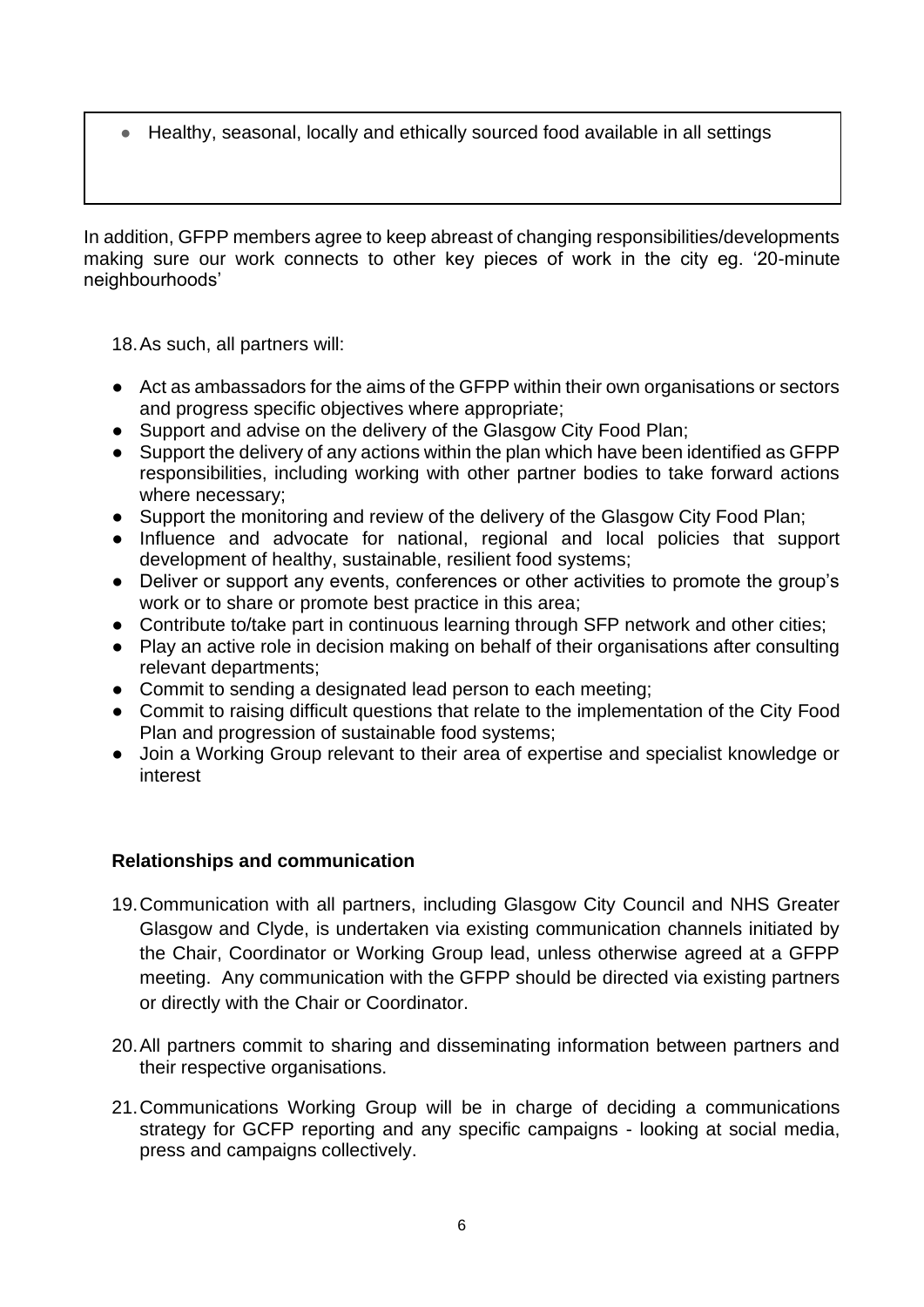22.SFP co-ordinator is in charge of day-to-day communication aimed at various stakeholders and the public via Twitter, website and quarterly newsletters.

# **Role of the Co-Ordinator**

23.The GFPP coordinator role includes:

- Building and maintaining relationships with GFPP partners and with new stakeholders across Glasgow;
- Developing and delivering effective communications for the GFPP and its vision of 'good food for all' using a wide range of communication media;
- Supporting the development and delivery of the GFPPs work, including the Glasgow City Food Plan, with active participation of and contributions from local partnerships, working groups and stakeholders;
- Organisation of the GFPP full partnership meetings and some sub-group meetings;
- Organising events to encourage networking and the sharing of good practice, at both a local and network level and to contribute to national events delivered by the SFP programme;
- Collecting data about existing food-related work already underway in the city to ensure up-to-date information about the current situation in Glasgow;
- Contributing to the activity of the wider SFP network, and coordinating any applications for a SFP awards and funding for specific campaigns;
- Supporting local campaigns funded by SFP network;
- Representing the GFFP at meetings relevant to the progression of the SFP key issues; and
- Working with the GFPP to develop an approach to demonstrate the influence, progress and impact of its work.

# **Funding**

24. The GFPP is not currently funded by any single body or organisation. The running costs are minimal as participants attend during their work time and meetings are hosted by participant's organisations. The GFPP has no budget and is therefore unable to reimburse members for the time they spend on GFPP work. However, some funding has been allocated annually from GCPH and more recently from the National Lottery (through the GCFN run Food and Climate Action project) to match grant funding from Sustain, from the Sustainable Food Places programme, and this has funded the coordinator's post since 2018 . Another 2 years of funding was granted by SFP in July 2021 and there is also some campaign funding in place for 2022.